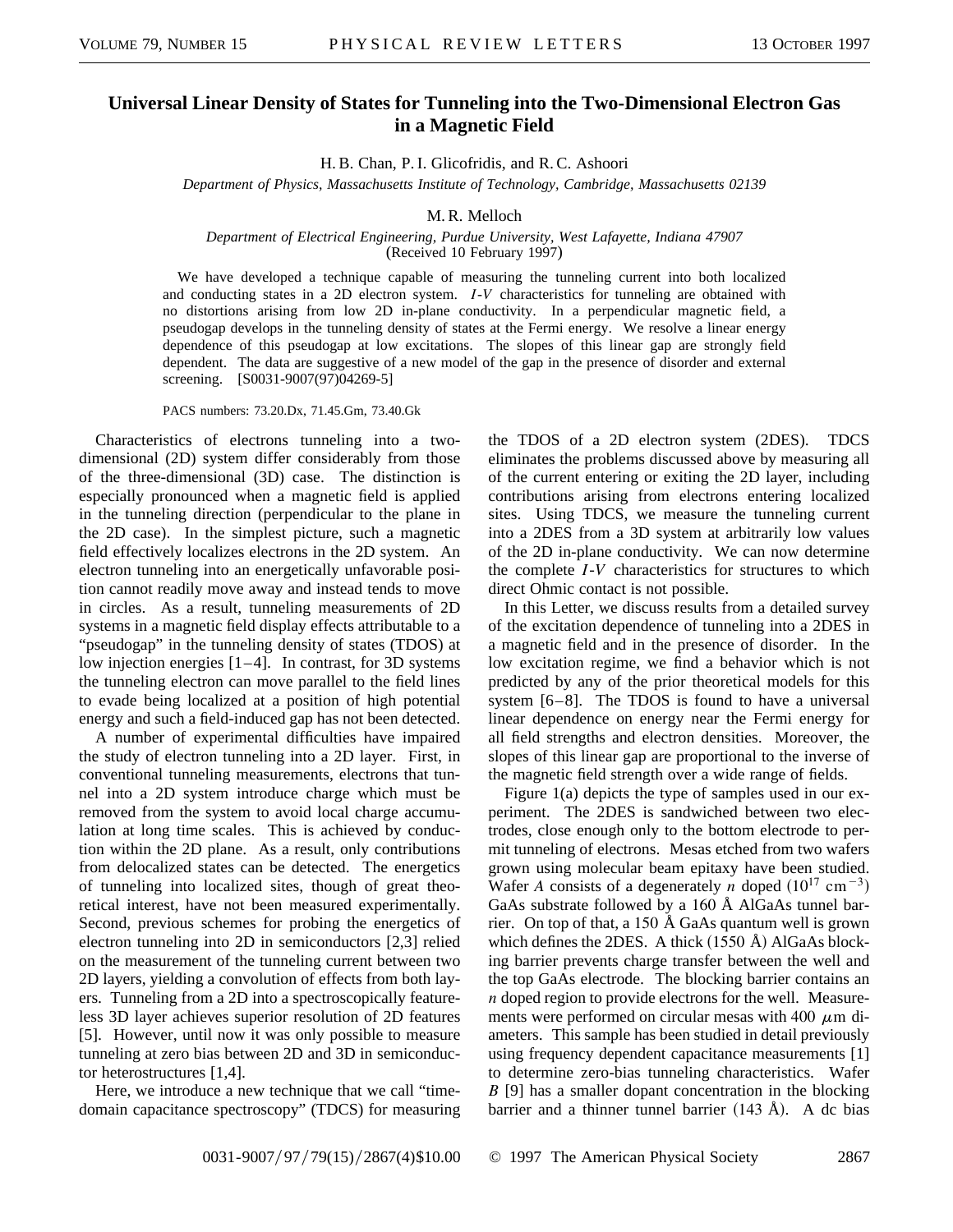

FIG. 1. (a) Structure of our samples. (b) Evolution of the conduction band profile of our sample in one measurement cycle. (c) External circuit used to measure the current flowing out of the sample. (d) Typical signal  $(V_{bp})$  at the HEMT input for zero magnetic field, using 3.3 mV excitation voltage steps. Notice the exponential decay with time. (e) At 4 T, the recorded trace deviates from an exponential decay. The decay rate decreases as the signal decays.

applied to the top gate permits variation of the electron density in the quantum well from depletion to 6  $\times$  10<sup>11</sup> cm<sup>-2</sup> (sample *A*) and  $3 \times 10^{11}$  cm<sup>-2</sup> (sample *B*). The mobility of the 2DES in sample *A* was estimated [10] to be  $1 \times 10^5$  cm<sup>2</sup>/V s at a density of  $2 \times 10^{11}$  cm<sup>-2</sup>, and the mobility of sample *B* is expected to be higher. All features of the tunneling suppression described in this paper have been observed in both samples.

Figure 1(b) shows the evolution of the conduction band diagram for our samples during one cycle of TDCS measurement. We start with the 2DES in equilibrium with the 3D substrate. At time  $t = 0$ , a sharp  $(<10$  ns step rise) voltage step is applied. This creates an offset in the chemical potential on the two sides of the tunnel barrier, inducing a tunneling current. As electrons tunnel, this offset equilibrates, and the decay signal is recorded in real time. To measure the current across the tunnel barrier, a capacitance bridge [Fig. 1(c)] is utilized. Voltage steps of opposite polarity are applied to the substrate of the sample  $(C_T)$  and to one plate of a standard capacitor  $(C_s)$  at precisely the same instant. The other plate of  $C_s$  and the top electrode of  $C_T$  are electrically connected, and the signal at this balance point is fed into the gate of a high electron mobility transistor (HEMT).

Figures 1(d) and 1(e) display typical recorded signals, reflecting the voltage at the balance point of the bridge  $(V_{\rm bp})$  as a function of time. The electron tunneling current

between the substrate and the 2D layer gives rise to a displacement current that charges  $C_s$ , leading to the observed decay signal. The amplitude of the step applied to  $C_s$  is adjusted so that this signal decays to zero after electrons cease tunneling. If the tunneling conductance is independent of the voltage across the barrier, the recorded signal will be a familiar *RC* exponential decay, as illustrated by the log scale plot in Fig. 1(d ). On the other hand, a voltage dependent tunneling conductance, as in the case of magnetic field-induced tunneling suppression, will produce a decay which deviates from a pure exponential as in Fig. 1(e). The dc potential at the bridge balance point is fixed by a resistor  $R_{\text{BIAS}}(70 \text{ M}\Omega)$ . Charge transfer through  $R_{\text{BIAS}}$ occurs on long time scales  $(>100 \text{ ms})$  and does not distort the much faster observed tunneling signals. All measurements described in this Letter take place at a temperature of 30 mK.

Using charge conservation, we have determined that there is a fixed relationship between the barrier current and the displacement (measured) current. After application of the voltage step, the current across the barrier is found to be proportional to the initial time derivative of the voltage at the balance point:

$$
I_{barrier} = -C_{\Sigma} \frac{dV_{bp}}{dt} \quad \text{where}
$$

$$
C_{\Sigma} = \frac{C_1 C_S + C_2 C_S - C_1 C_2}{C_1}.
$$
 (1)

 $C_1$  and  $C_2$  in Eq. (1) are the simple geometrical capacitances  $C_1 = \frac{\epsilon A}{b-a}$  and  $C_2 = \frac{\epsilon A}{a}$ , where *a* and *b* are defined in Fig. 1(b),  $\epsilon$  is the dielectric constant, and *A* is the area of the mesa. Elsewhere [11], we prove that relationship (1) remains true, independent of changes in the measured capacitance of the sample created by variations of thermodynamic DOS in the quantum well.

Before the voltage step is applied, the 2D plane has the same electrochemical potential at all positions. Immediately after the voltage step is applied  $(t = 0<sup>+</sup>)$ , no charge has been transferred into the 2DES, and the 2D plane remains an equipotential. The simple planar geometry of the sample dictates that this is true even in situations of very low 2D conductivity. At  $t = 0^{+}$ , the voltage across the tunnel barrier  $(V_{\text{barrier}})$  is simply a fraction of the voltage step applied  $(V<sub>step</sub>)$ , given by  $V_{barrier} = (a/b)V_{step}$ . The 3D substrate is always highly conducting, and electrons can tunnel everywhere into the 2DES, including localized tunneling sites.

By applying voltage steps of different amplitude and taking initial time derivatives of the corresponding transistor signal, the complete *I*-*V* characteristics of the tunnel barrier can be mapped out. Signals from the experiment are extremely faint, and immense signal averaging is involved in our measurements. A novel signal processing [12] and rapid averaging system permits data acquisition with  $\sim$ 18 bit digital resolution.

Figure 2 shows the tunneling conductance  $(I/V)$  of sample *A* plotted against the voltage across the barrier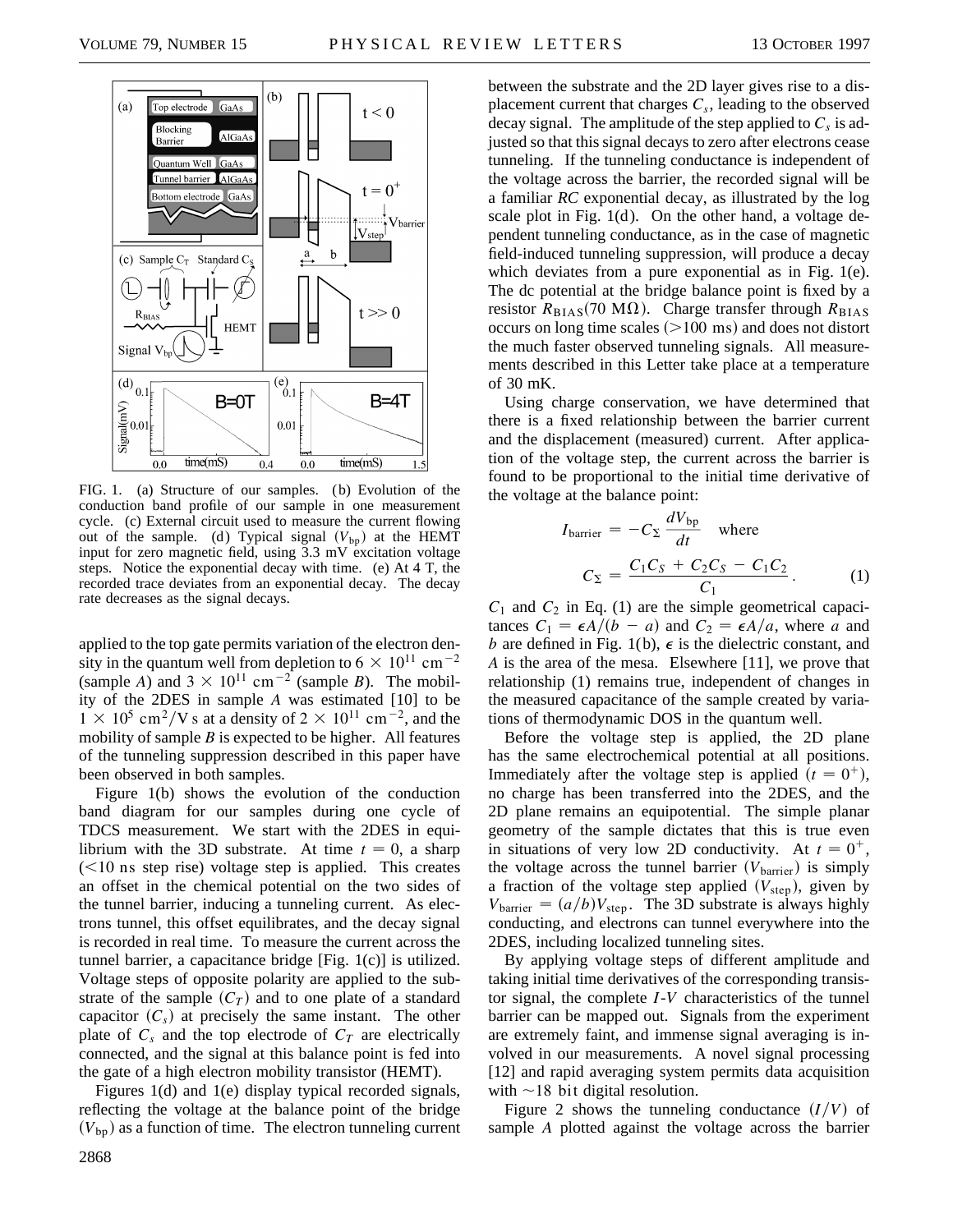

FIG. 2. Dependence of the tunneling conductance  $(I/V)$  of sample *A* on excitation voltage across the tunnel barrier for different magnetic field strengths at 30 mK and a fixed density of  $1.9 \times 10^{11}$  cm<sup>-2</sup>. Inset: conductance curve for sample *B* at 4 T and  $\nu \sim 3$ .

for magnetic field strengths of 0, 1, 2, 8, and 16 T at a fixed electron density of  $1.9 \times 10^{11}$  cm<sup>-2</sup>. This density is high enough so that no zero-bias tunneling suppression is observed at zero field. Application of a magnetic field reduces the tunneling conductance around zero bias. The suppression becomes deeper and wider as the field is increased. This field-induced tunneling suppression differs qualitatively from the logarithmic suppression [13] observed in the low density regime at zero field [11]. An increase in the strength of the suppression is accompanied by a change in the curvature of the high excitation part of the conductance curves when the magnetic field is increased. Even though the conductance curves at high excitation appear rounded at high fields, the zero-bias region remains linear in voltage, with both the magnitude and the slope significantly reduced. This singular behavior is illustrated by the insets of Fig. 3, which zoom in near the zero-bias region of the conductance curves for different field strengths. Such a linear energy dependence of the TDOS is observed over the full range of densities in both samples, except near depletion ( $n \le 5 \times 10^{10}$  cm<sup>-2</sup>). The inset of Fig. 2 displays a conductance curve from sample *B* at a field of 4 T and  $\nu \sim 3$ . In addition to the zero-bias suppression, features associated with adjacent Landau levels can be identified at higher excitations.

To our knowledge, no existing model other than the 2D Coulomb gap [8,14] predicts linear DOS at low energies for such a wide range of field strengths and densities as observed in our samples. However, contrary to expectations for a Coulomb gap, the slopes of the observed linear gap are strongly field dependent. Figure 3 shows the slopes of the linear regions of the conductance curves plotted against inverse magnetic field. For filling factors  $\nu < 1$ , the data points fall onto a straight line extrapolating to a negative intercept on the vertical axis. For low fields, there are de-



FIG. 3. Insets: tunneling conductance of sample *A* vs excitation voltage for six different magnetic fields. The units are the same in all insets, with the abscissa in mV and the ordinates in microsiemens  $(\mu S)$ . Different ranges are chosen to display the singular behavior near zero bias. Main figure: dependence of the slope of this linear gap on inverse field strength.

viations from the straight line as  $\nu$  varies between integer and noninteger values.

For different 2D electron densities, the conductance curves remain linear near zero bias. As a function of density, the slopes of the linear pseudogap exhibit minima at integer  $\nu$ . For instance, at 8 T the magnitude of the slope drops by a factor of 2 at  $\nu = 2$  compared to  $\nu = 1.5$ . In Fig. 3, data points corresponding to integer  $\nu$  are marked. These minima in the slope of the linear gap at integer  $\nu$  might be attributed to a smaller background DOS between two Landau levels. Other than particulars associated with integer  $\nu$ , our data display only a very weak overall density dependence.

In the Coulomb gap picture, the states in the vicinity of the Fermi level are assumed to be localized. These electrons are treated as classical point charges at fixed positions in space with no overlap of the electronic wave functions. The phase space available for electron tunneling is reduced since it costs more energy to add an electron to the system when another electron is located close to the tunneling electron. The resulting Coulomb gap in the TDOS varies linearly with excitation energy in 2D with a slope determined solely by physical constants such as the electronic charge and dielectric constant [14]. In contrast, the slope of the linear gap in our data depends inversely on field strength with an offset, suggesting that our data cannot be explained by a simple Coulomb gap.

While no existing theory explains our results, the main features of our data are consistent with predictions from a simple phenomenological model. In this picture, the 2DES is modeled as isolated puddles with uniform charging energies and random background offsets. We note that the 2DES may indeed appear incompressible [6] at the very fast time scales for tunneling and thereby inhibit tunneling while still permitting dc transport in the 2D